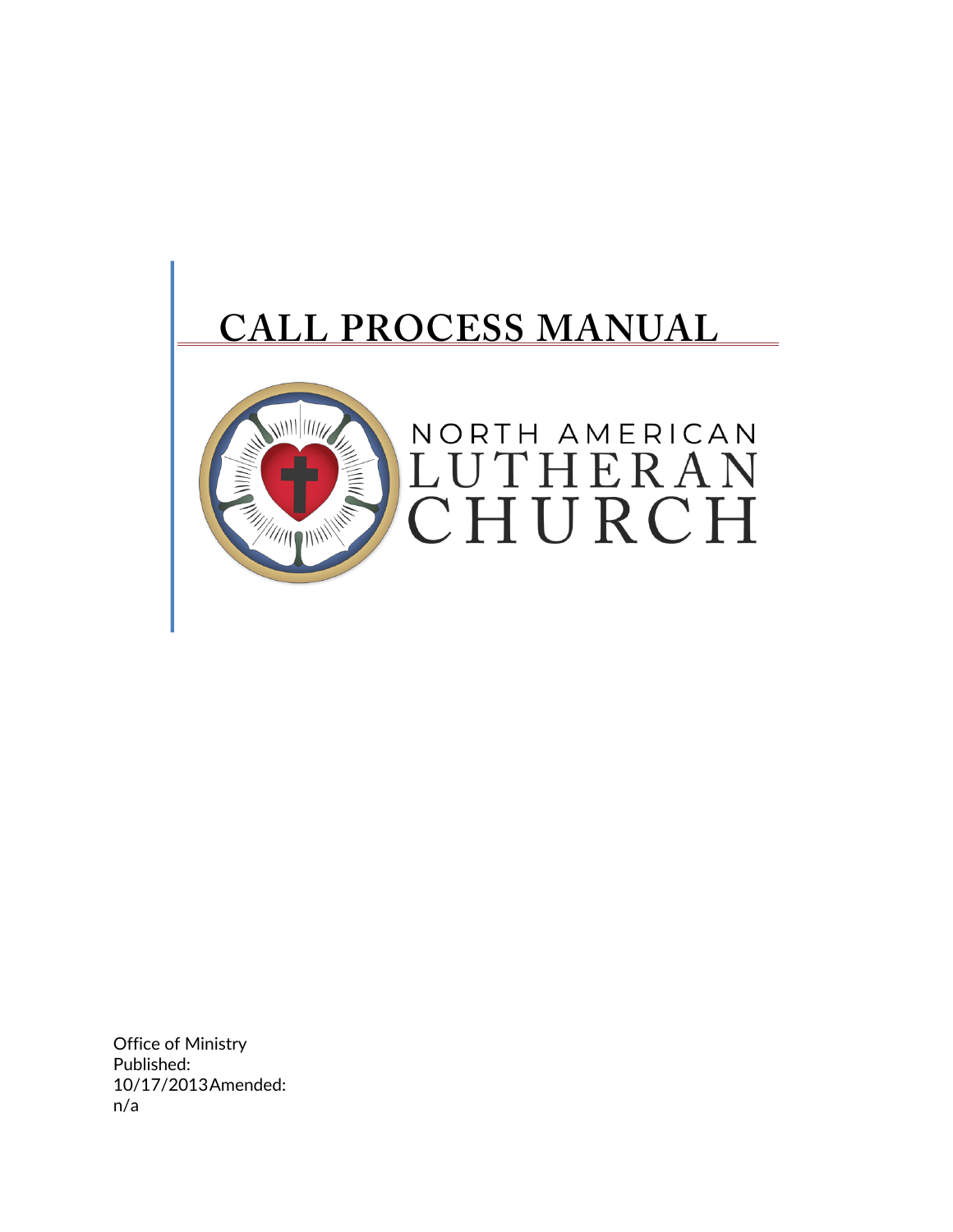# North American Lutheran Church

This process is designed to address situations in which a pastor seeks to secure a call to another ministry or a congregation seeks to fill a pastoral vacancy. This manual provides the necessary direction to allow those impacted to navigate through the call process.

### WHAT THE BIBLE SAYS ABOUT CALL AND MINISTRY IN THE CHURCH

Lutherans believe that God calls each of us to discipleship within the Body of Christ to save lost sinners, to witness to the death and resurrection of Jesus Christ, and to serve those in need in our world. The gift of baptism into the life of the Father, the Son and the Holy Spirit is our initiation, our ordination into ministry as a disciple or follower of Jesus Christ. Within the Body of Christ all are called to mission and ministry in Jesus' name. Our call or vocation is the particular way or waysin which God wishes to use us and gives us gifts and blessings to fulfill our calling. We may be called to minister to the poor, to feed the hungry, to lead music in worship, to sing in the choir, to serve as a Sunday school teacher. Our calling or vocation may also be to serve God as spouse, parent, or neighbor. Our "job" may or may not be our particular vocation. Our job may be an instrument God provides for us to fulfill our calling in our daily lives.

At the same time, God calls certain persons from the Body of Christ to serve as ordained ministers of Word and Sacrament. As Lutherans, we believe that God calls such persons, and the call is affirmed by the Church. In the Scriptures, we see again and again that God calls persons to serve Him. When persons experience a pull or a push — a desire to attend seminary and begin to preparefor ordained ministry — we do not yet consider that they have been "called" but have only been ledto prepare. Even after seminary education is completed, a person is not ordained into ministry until he or she has received a valid call from the Church. Normally, this call comes through a local congregation. We believe that it is God who controls the call process of a pastor, and the congregation seeks to discern God's will through prayer, interviews, conversation and, finally, the vote of the congregation. The congregation votes to extend a call to a pastor to recognize that this is the person God intends to be the next pastor of this congregation. This is why the congregational call process and the discernment of the pastor available for call must involve prayer, attention to God's Word, and a yielding to the work of the Holy Spirit.

In preparation for a congregational call process, and when a pastor is open to a new call, time should be spent in Bible study with regard to what Holy Scripture says about God's call, the responsibilities that go with God's call, the gifts and abilities provided by the Holy Spirit, and the cooperative nature of the ordinary (baptized) ministry and the extraordinary (ordained) ministry within the Body of Christ. In preparation for entering the call process of the NALC, we encourage all involved to make use of the following Bible study. It is an integral part of the Congregational Workshop in Preparation for the Call Process and may be profitably used by all participating in that event. In addition, call committees might use their first one or two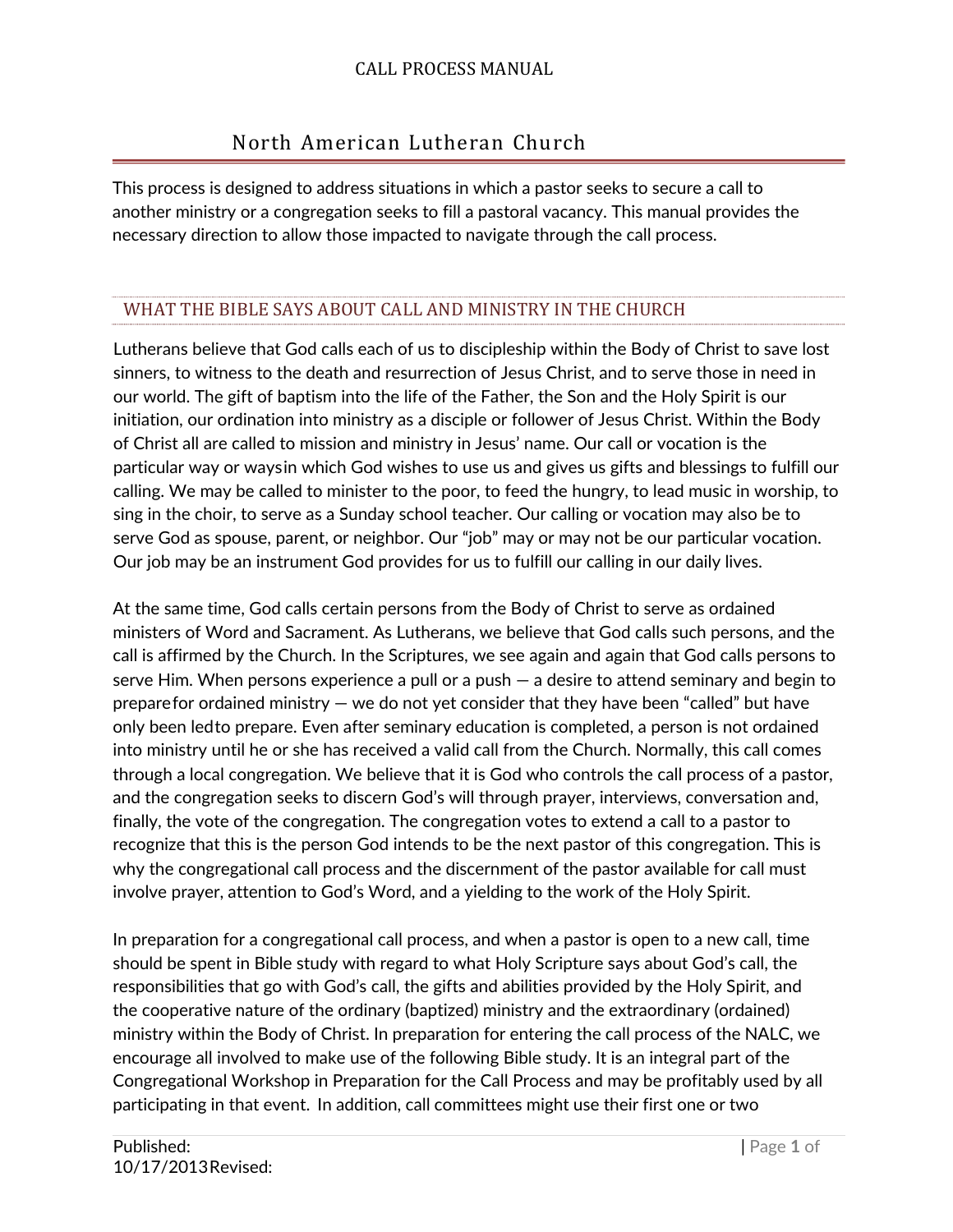passages together. Pastors newly entering the call process may do this study alone, or if married,may wish to involve their spouse in studying these passages together.

Each of the following passages relate to God's call and our response to that call. After prayer forthe insight and wisdom of the Holy Spirit, read each passage and consider these questions:

- What is God saying about His call to mission and ministry?
- What insights come from this passage regarding the ministry of the congregation/thecommunity of disciples?
- What insights come from this passage regarding the ministry of the ordained pastor?
- How am I how are we being challenged by this passage to live and serve
- differently? In light of this passage, how might ministry in the NALC be renewed and
- restored?

### **Matthew 28:17-20**

**<sup>17</sup>** And when they saw him they worshiped him, but some doubted. **<sup>18</sup>** And Jesus came and said tothem, "All authority in heaven and on earth has been given to me. **<sup>19</sup>** Go therefore and make disciples of all nations, baptizing them in the name of the Father and of the Son and of the Holy Spirit, **<sup>20</sup>** teaching them to observe all that I have commanded you. And behold, I am with you always, to the end of the age."

### **Mark 16:15**

**<sup>15</sup>** And he said to them, "Go into all the world and proclaim the gospel to the whole

### **Luke 24:44-53**

**<sup>44</sup>** Then he said to them, "These are my words that I spoke to you while I was still with you, that everything written about me in the Law of Moses and the Prophets and the Psalms must be fulfilled." **<sup>45</sup>** Then he opened their minds to understand the Scriptures, **<sup>46</sup>** and said to them, "Thus itis written, that the Christ should suffer and on the third day rise from the dead, **<sup>47</sup>** and that repentance for the forgiveness of sins should be proclaimed in his name to all nations, beginning from Jerusalem. **<sup>48</sup>** You are witnesses of these things. **<sup>49</sup>** And behold, I am sending the promise of my Father upon you. But stay in the city until you are clothed with power from on high." **<sup>50</sup>** And he led them out as far as Bethany, and lifting up his hands he blessed them. **<sup>51</sup>** While he blessed them,he parted from them and was carried up into heaven. **<sup>52</sup>** And they worshiped him and returned to Jerusalem with great joy, **<sup>53</sup>** and were continually in the temple

### **John 10:7-18**

**<sup>7</sup>** So Jesus again said to them, "Truly, truly, I say to you, I am the door of the sheep. **<sup>8</sup>** All who came before me are thieves and robbers, but the sheep did not listen to them. **<sup>9</sup>** I am the door. If anyoneenters by me, he will be saved and will go in and out and find pasture. **<sup>10</sup>** The thief comes only to steal and kill and destroy. I came that they may have life and have it abundantly. **<sup>11</sup>** I am the good shepherd. The good shepherd lays down his life for the sheep. **<sup>12</sup>** He who is a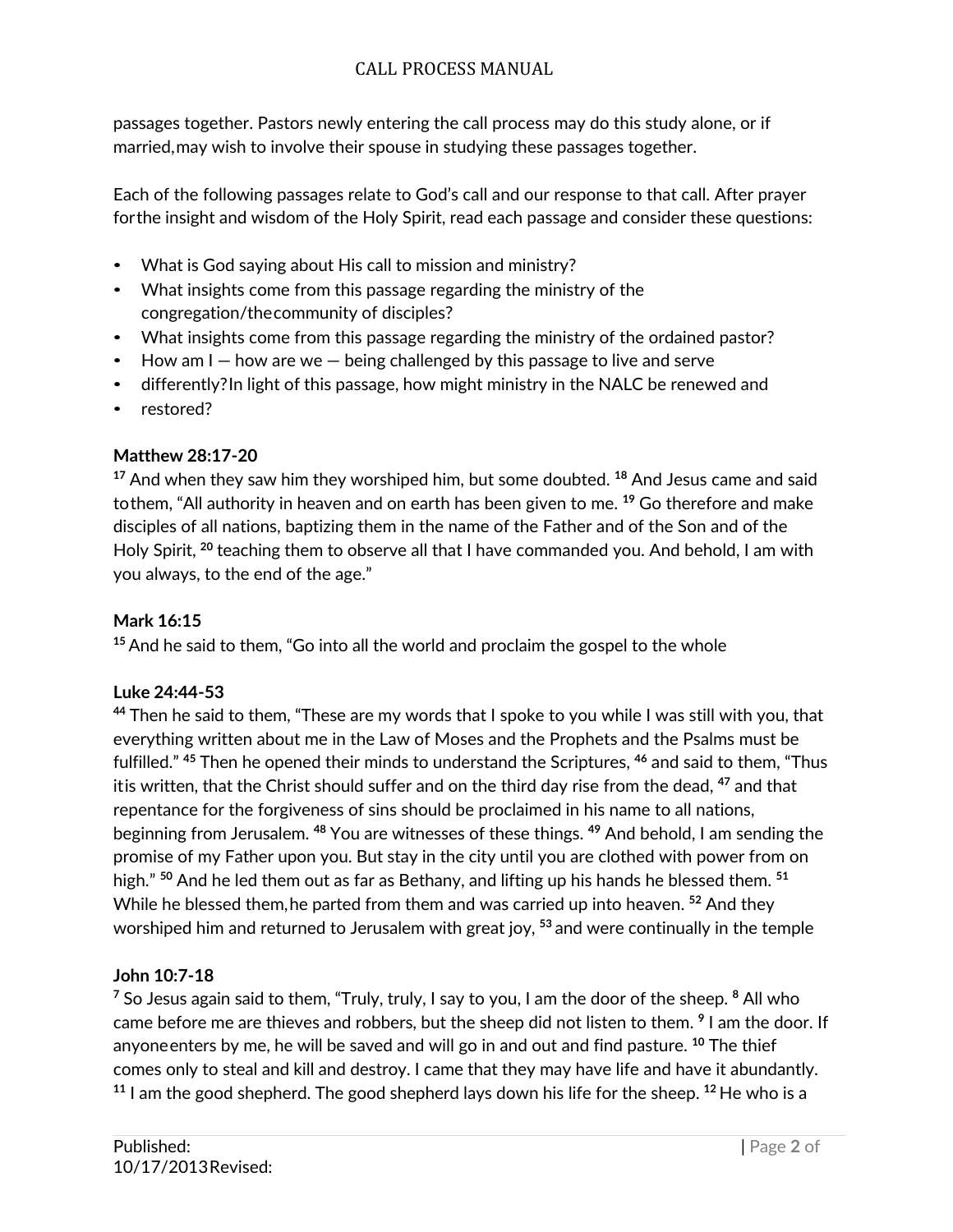shepherd, who does not own the sheep, sees the wolf coming and leaves the sheep and flees, and the wolf snatches them and scatters them. **<sup>13</sup>** He flees because he is a hired hand and cares nothing for the sheep. **<sup>14</sup>** I am the good shepherd. I know my own and my own know me, **<sup>15</sup>** just as the Fatherknows me and I know the Father; and I lay down my life for the sheep. **<sup>16</sup>** And I have other sheep that are not of this fold. I must bring them also, and they will listen to my voice. So there will be one flock, one shepherd. **<sup>17</sup>** For this reason the Father loves me, because I lay down my life that I may take it up again. **<sup>18</sup>** No one takes it from me, but I lay it down of my own accord. I have authority to lay it down, and I have authority to take it up again. This charge I have

#### **John 20:20-23**

**<sup>20</sup>** When he had said this, he showed them his hands and his side. Then the disciples were glad when they saw the Lord. **<sup>21</sup>** Jesus said to them again, "Peace be with you. As the Father has sent me,even so I am sending you." **<sup>22</sup>** And when he had said this, he breathed on them and said to them, "Receive the Holy Spirit. **<sup>23</sup>** If you forgive the sins of any, they are forgiven them; if you withhold forgiveness from any, it is withheld."

#### **John 21:15-19**

**<sup>15</sup>** When they had finished breakfast, Jesus said to Simon Peter, "Simon, son of John, do you love me more than these?" He said to him, "Yes, Lord; you know that I love you." He said to him, "Feed my lambs." **<sup>16</sup>** He said to him a second time, "Simon, son of John, do you love me?" He said to him, "Yes, Lord; you know that I love you." He said to him, "Tend my sheep." **<sup>17</sup>** He said to him the third time, "Simon, son of John, do you love me?" Peter was grieved because he said to him the third time, "Do you love me?" and he said to him, "Lord, you know everything; you know that I love you."Jesus said to him, "Feed my sheep. **<sup>18</sup>** Truly, truly, I say to you, when you were young, you used to dress yourself and walk wherever you wanted, but when you are old, you will stretch out your hands, and another will dress you and carry you where you do not want to go." **<sup>19</sup>** (This he said to show by what kind of death he was to glorify God.) And after saying this he said to him, "Follow me."

### **Acts 6:1-7**

**<sup>1</sup>** Now in these days when the disciples were increasing in number, a complaint by the Hellenistsarose against the Hebrews because their widows were being neglected in the daily distribution.

**<sup>2</sup>** And the twelve summoned the full number of the disciples and said, "It is not right that we shouldgive up preaching the word of God to serve tables. **<sup>3</sup>** Therefore, brothers, pick out from among you seven men of good repute, full of the Spirit and of wisdom, whom we will appoint to this duty. **<sup>4</sup>** Butwe will devote ourselves to prayer and to the ministry of the word." **<sup>5</sup>** And what they said pleased the whole gathering, and they chose Stephen, a man full of faith and of the Holy Spirit, and Philip, and Prochorus, and Nicanor, and Timon, and Parmenas, and Nicolaus, a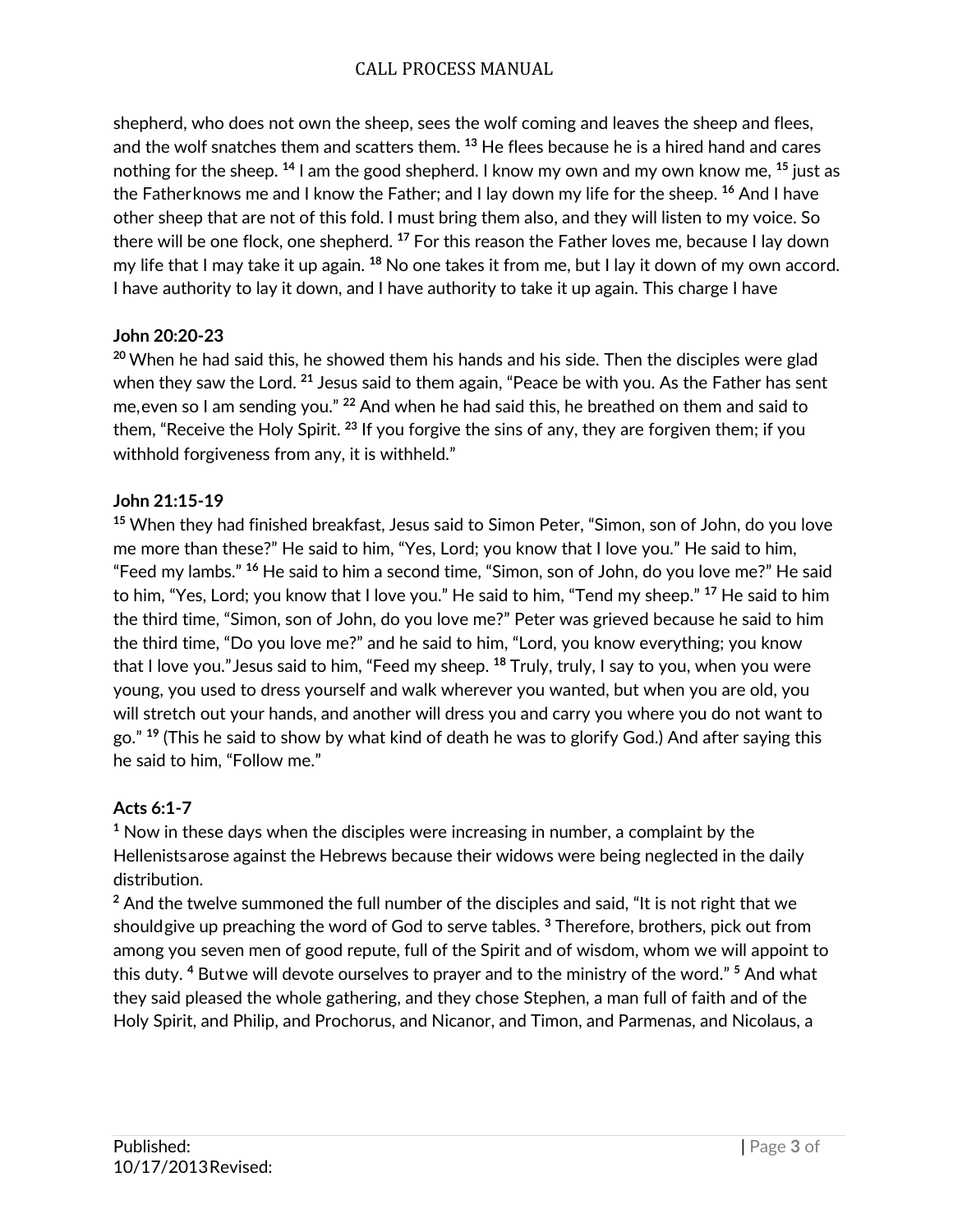of God continued to increase, and the number of the disciples multiplied greatly in Jerusalem, and a great many of the priests became obedient to the faith.

### **Galatians 1: 11-17**

**<sup>11</sup>** For I would have you know, brothers, that the gospel that was preached by me is not man's gospel. **<sup>12</sup>** For I did not receive it from any man, nor was I taught it, but I received it through a revelation of Jesus Christ. **<sup>13</sup>** For you have heard of my former life in Judaism, how I persecuted thechurch of God violently and tried to destroy it. **<sup>14</sup>** And I was advancing in Judaism beyond many of my own age among my people, so extremely zealous was I for the traditions of my fathers. **<sup>15</sup>** But when he who had set me apart before I was born, and who called me by his grace, **<sup>16</sup>** was pleased to reveal his Son to me, in order that I might preach him among the Gentiles, I did not immediately consult with anyone; **<sup>17</sup>** nor did I go up to Jerusalem to those who were apostles before me, but I went away into Arabia, and returned again to Damascus.

#### **Galatians 5: 13-25**

**<sup>13</sup>** For you were called to freedom, brothers. Only do not use your freedom as an opportunity for the flesh, but through love serve one another. **<sup>14</sup>** For the whole law is fulfilled in one word: "You shall love your neighbor as yourself." **<sup>15</sup>** But if you bite and devour one another, watch out that you are not consumed by one another. **<sup>16</sup>** But I say, walk by the Spirit, and you will not gratify the desires of the flesh. **<sup>17</sup>** For the desires of the flesh are against the Spirit, and the desires of the Spiritare against the flesh, for these are opposed to each other, to keep you from doing the things you want to do. **<sup>18</sup>** But if you are led by the Spirit, you are not under the law. **<sup>19</sup>** Now the works of the flesh are evident: sexual immorality, impurity, sensuality, **<sup>20</sup>** idolatry, sorcery, enmity, strife, jealousy, fits of anger, rivalries, dissensions, divisions, **<sup>21</sup>** envy, drunkenness, orgies, and things like these. I warn you, as I warned you before, that those who do such things will not inherit the kingdom of God. **<sup>22</sup>** But the fruit of the Spirit is love, joy, peace, patience, kindness, goodness, faithfulness, **<sup>23</sup>** gentleness, self-control; against such things there is no law. **<sup>24</sup>** And those who belong to Christ Jesus have crucified the flesh with its passions and desires. **<sup>25</sup>** If we live by the Spirit, let us also keep in step with the Spirit.

### **Ephesians 4: 11-16**

**<sup>11</sup>** And he gave the apostles, the prophets, the evangelists, the shepherds and teachers, **<sup>12</sup>** to equip the saints for the work of ministry, for building up the body of Christ, **<sup>13</sup>** until we all attain to the unity of the faith and of the knowledge of the Son of God, to mature manhood, to the measure of the stature of the fullness of Christ, **<sup>14</sup>** so that we may no longer be children, tossed to and fro by the waves and carried about by every wind of doctrine, by human cunning, by craftiness in deceitful schemes. **<sup>15</sup>** Rather, speaking the truth in love, we are to grow up in every way into him who is the head, into Christ, **<sup>16</sup>** from whom the whole body, joined and held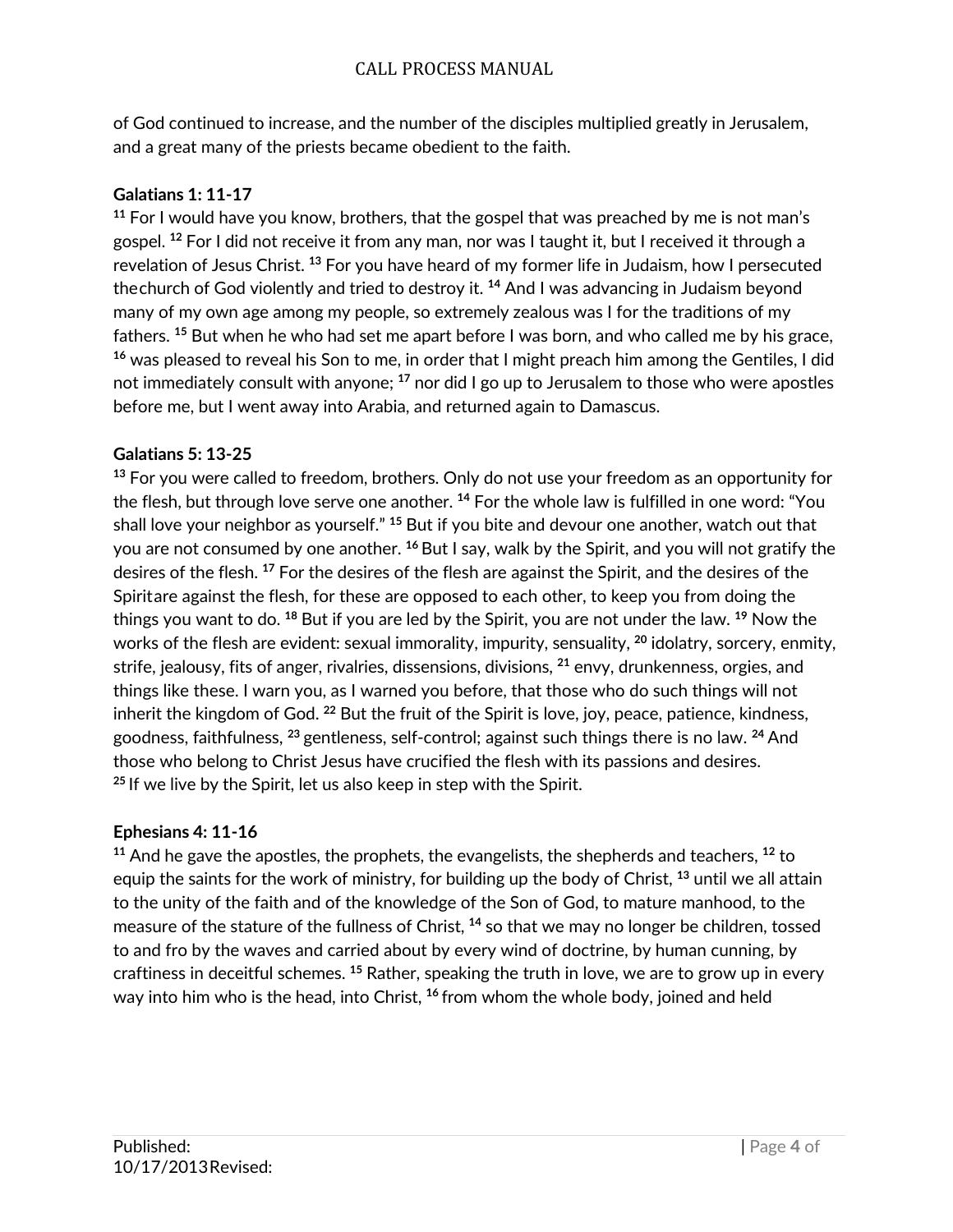with which it is equipped, when each part is working properly, makes the body grow so that itbuilds itself up in love.

#### **I John 4:1-7**

**<sup>1</sup>** Beloved, do not believe every spirit, but test the spirits to see whether they are from God, for many false prophets have gone out into the world. **<sup>2</sup>** By this you know the Spirit of God: every spiritthat confesses that Jesus Christ has come in the flesh is from God, **<sup>3</sup>** and every spirit that does not confess Jesus is not from God. This is the spirit of the antichrist, which you heard was coming and now is in the world already. **<sup>4</sup>** Little children, you are from God and have overcome them, for he who is in you is greater than he who is in the world. **<sup>5</sup>** They are from the world; therefore they speak from the world, and the world listens to them. **<sup>6</sup>** We are from God. Whoever knows God listens to us; whoever is not from God does not listen to us. By this we know the Spirit of truth and the spirit of error. **<sup>7</sup>** Beloved, let us love one another, for love is from God, and whoever loves has been born of God and knows God.

After studying these questions for each Scripture passage, spend time reflecting/discussing thefollowing questions:

#### *For Pastors*

1. How do I experience the call of God today? Is God calling me to something new and different? IsGod calling me to continue where I am?

2. Am I aware of the presence of Jesus Christ in my life, leading and guiding me? Or am I oftendistant from Him?

3. Do I see myself as a disciple and follower of Jesus Christ, or a professional church

4. Am I attuned to the Holy Spirit, seeking the will of God, or following my own will and

5. How might I be renewed and reenergized for

#### *For Call Committee (and*

1. How has our ministry been

2. What was the nature of the relationship between our last pastor and congregation? Positive? Struggling? Cooperative? Tense?

3. How did our congregation work together with our last pastor? An equal partnership? Fruitful?All using their gifts and talents fully?

4. How might our congregation prepare for the coming of our next pastor, in light of these Biblepassages? What needs to change in our congregation to create a healthy, cooperative spirit between pastor and congregation? How can we effect these changes?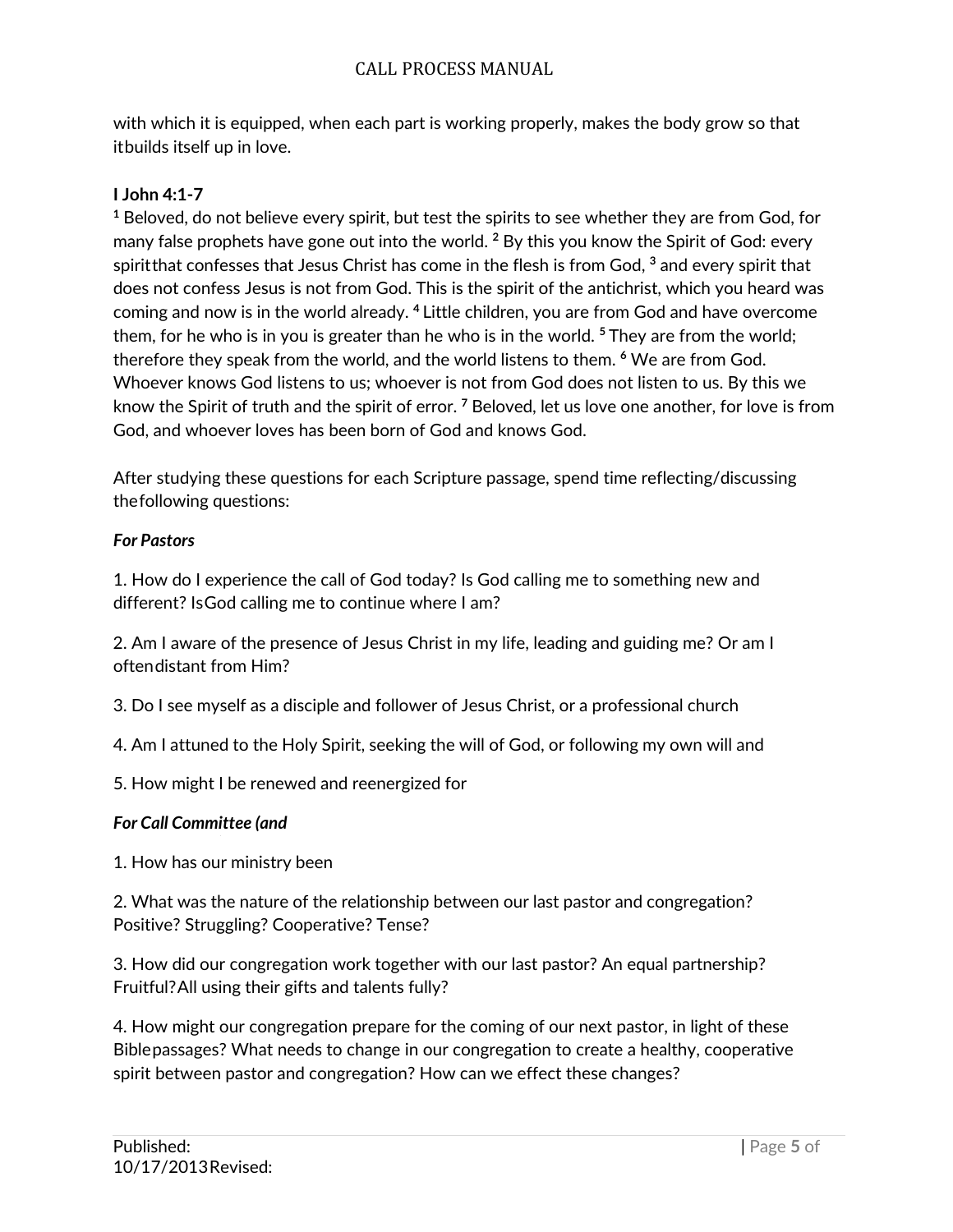# THE CALL PROCESS IN THE NALC

Because the NALC serves pastors and congregations throughout the North American continent, the call process is continental in nature. Most calls in the NALC do not happen within one mission district (MD), but pastors move from one MD to another. In some cases, pastors may be considered for call across national borders — for example, from the US to Canada. For this reason, the call process is shepherded through the office of the Bishop of the NALC. The bishop has primary responsibility for working with congregational vacancies and pastors available for call within the NALC. The bishop offers spiritual and pastoral guidance to all involved in the call process. In his office and under his authority, the designated call process coordinator is the chief contact and facilitator for this process. Although congregations and pastors will find the NALC process open and flexible, most are encouraged to find that there is a simple and straightforward process, and that there is a resource person available in the bishop's office to assist and guide them through this process.

The MD deans, while they may be involved in the call process, are not responsible for calls within their respective MD. The MD dean works together with the call process coordinator for the good of pastors and congregations in the call process. The involvement of the MD dean is varied and often depends upon the particular needs of congregations and pastors, in cooperation with the call process coordinator. The MD dean is a resource person for the call process, a shepherd willing to push or pull when needed, a local pastoral support for all involved in the call process and a helpful contact for congregations and pastors. The MD dean does not normally recommend pastoral candidates directly to congregations, nor do congregations request names of pastoral candidates directly from the MD dean. Again, the call process takes place through the bishop's office. The call process coordinator has primary responsibility for working with pastors and congregations. The coordinator and the MD dean will work together and assist one another, as needed, to provide pastors and congregations with support, guidance

The role of the MD dean in the call process, as called upon by the bishop or his assistant, may takeseveral forms. For example, the MD dean may recommend possible local pastoral candidates to the call process coordinator. The MD dean may be called upon to meet with a particular congregational call committee when they are experiencing tension or conflict. The MD dean may be asked to meet with congregational leadership when compensation is not sufficient to call a full-time pastor and they may need to consider part-time or "yoked" ministry with another congregation. The involvement of the MD dean is shaped by the particular needs of congregations and pastors, and though the dean will not be involved in every call process, their availability and wisdom are invaluable resources.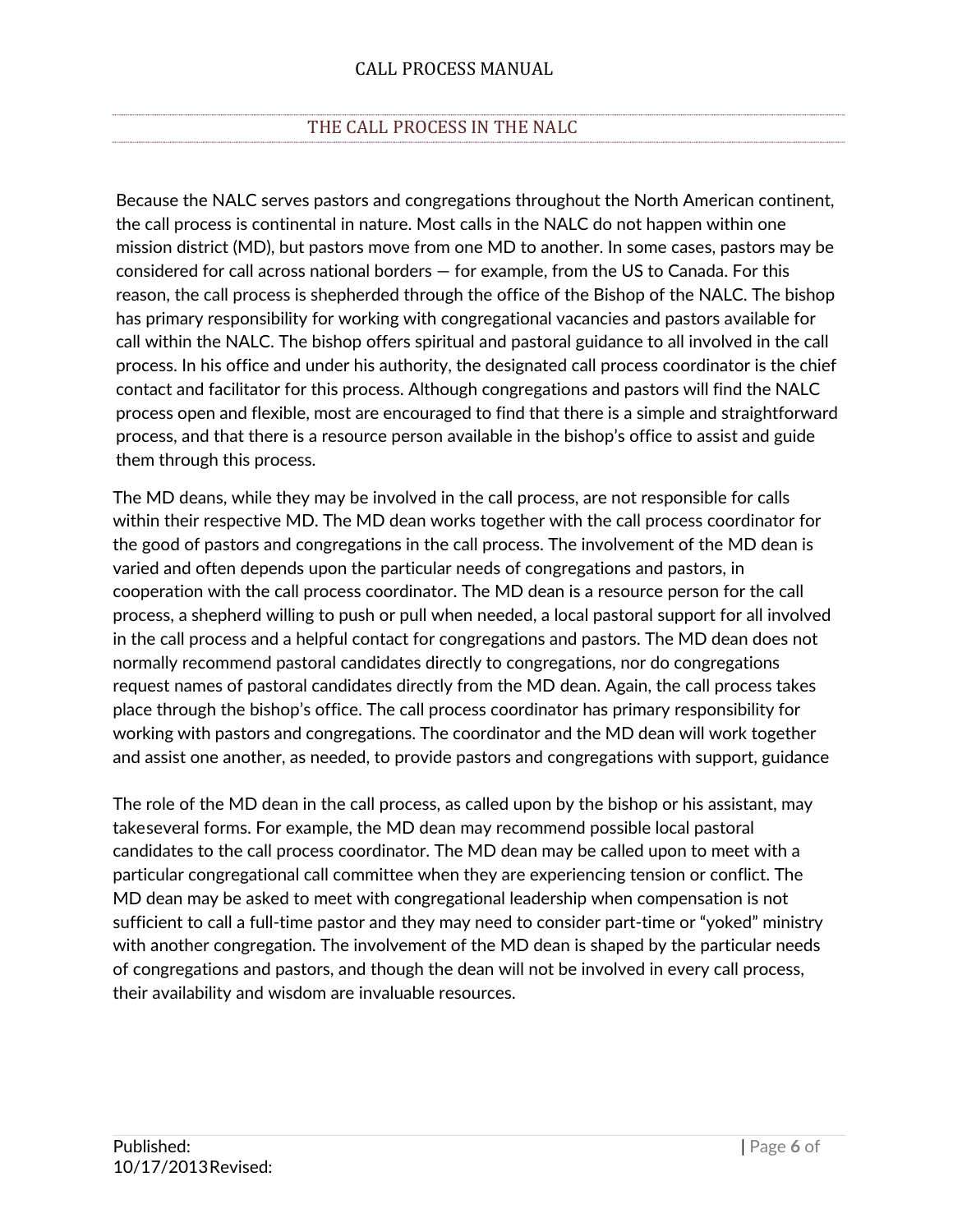# WHEN THERE IS A CONGREGATIONAL VACANCY

When a pastor resigns, retires or a congregation experiences a pastoral vacancy for some otherreason, the congregational lay leadership will immediately consult with the call process coordinator and inform their mission district dean. It is the responsibility of the congregation council to make arrangements for pulpit supply on Sundays and to contract with other local pastors who may beable to serve them during the interim period between pastors. This is the first task to be considered during the vacancy. The local MD dean may be able to assist the congregation in planning for the vacancy.

Many healthy congregations are able to continue on in ministry during a vacancy with a local pastor offering Word and Sacrament at weekend services, together with increased involvement of lay members, partnering with local clergy as needed for pastoral care, funerals, etc. In some circumstances, there may be need for covenanting with an "intentional interim minister" who will assist with reflection, renewal and healing within the congregation during the vacancy.

The NALC has several such intentional interim ministers. Arrangement for such an interim minister takes place through the cooperative work of the congregation together with the MD dean and bishop's office. The congregation or the MD dean may highlight the need for an intentional interim minister. When such a need exists, the local MD dean, together with the office of the bishop will consider interims who may be available and make recommendations. After a period of conversation and negotiation,the congregation and interim minister will develop an interim term call covenant. This document is available from the call process coordinator or NALC General Secretary. The length of the interim ministry will be negotiated by the interim minister and the church council, depending upon the needs of thecongregation. Interims in the NALC may be six months or one year, with month-by-month extensions. Once prepared, a copy of the covenant should be sent to the bishop's office and the congregation's MD dean. It is expected that the intentional interim minister will make evaluative reports to the office of the bishop at six-month intervals throughout the interim.

Once arrangement has been made for worship/pastoral leadership during the vacancy, the council president/officers should contact the local mission district dean to arrange for the "Congregational Workshop in Preparation for the Call Process." The workshop template may be found on the NALC website, thenalc.org/call-process. This workshop should be scheduled at a time convenient to most members of the congregation, together with church council. The workshop may be facilitated by the mission district dean, or his/her appointed representatives. Most mission districts have formed "Pastoral Care and Transition Teams" (PCAT Teams), and insome circumstances, the dean may invite team members to facilitate the congregational workshop. When there is an intentional interim serving during a congregational vacancy, the interim may participate with the dean or member of the PCAT Team as facilitators of the workshop.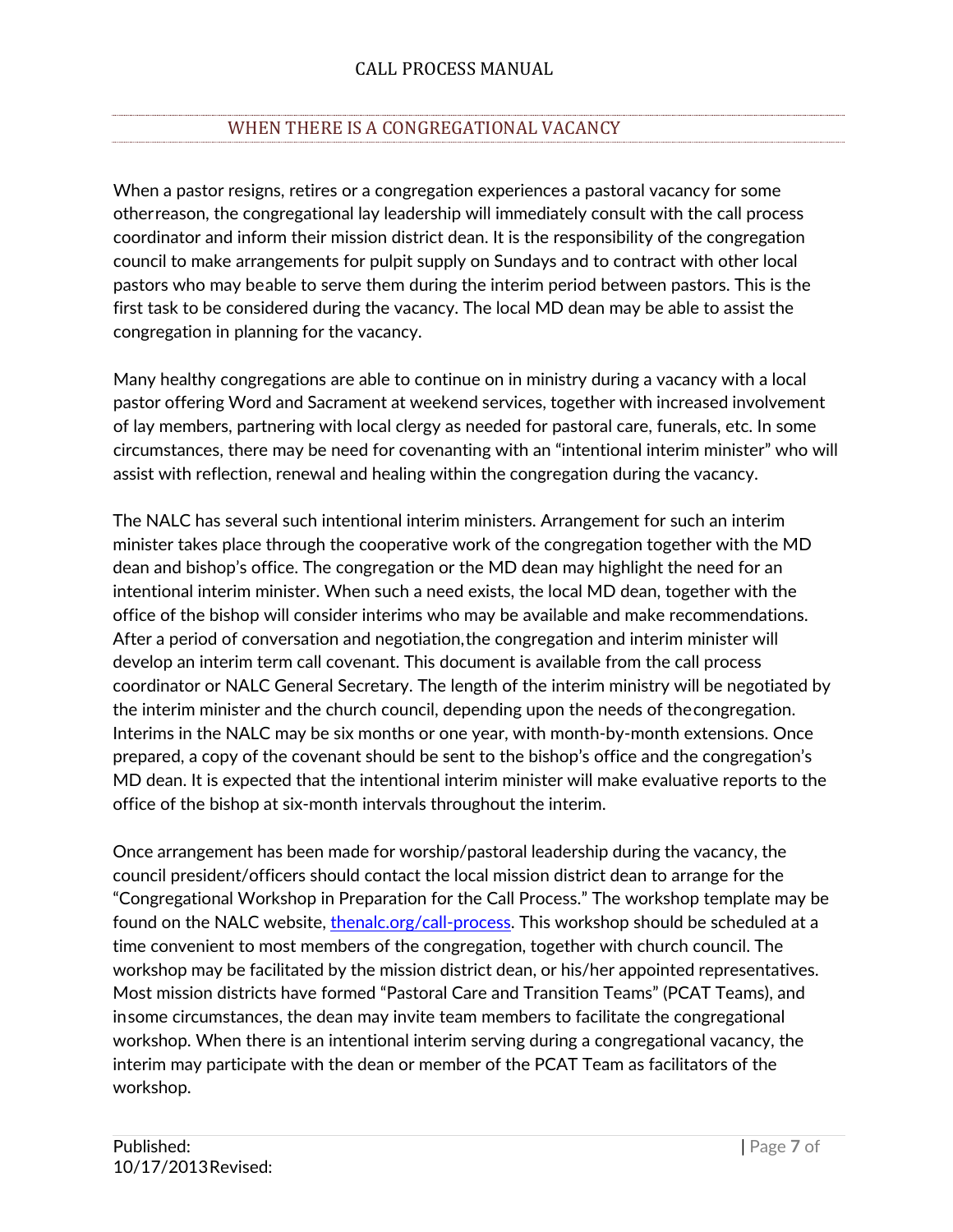The congregational workshop has several goals: to engage the congregation in biblical study and reflection upon the nature of the call of God; to invite congregational leaders and members to evaluate past relationships between pastors and the congregation; to consider leadership and how leadership functions within the congregation; to reflect on how conflict and tension are handled in the congregation; to encourage the congregation to consider the four Core Values of the NALC and how they are lived out within the congregation; to invite the congregation to be involved in the NALC's Life-to-Life Discipleship Initiative; to enlist all members of the congregation in providing input into several aspects of the congregational profile. The workshop is forward-looking, resulting in a number of helpful action-oriented steps to assist the congregation in preparing for the next pastor/congregation partnership. Normally, the workshop will be scheduled on a Saturday, but may also be divided into a two-session format, if

As council officers are scheduling and preparing for the congregational workshop, they will also form a call committee in accordance with the congregation's constitution. In some congregations, the call committee is appointed by the congregation council. In others, the call committee is elected by the congregation. Normally, the call committee elects its own chairperson and secretary. The goal in selecting members for the call committee is to involve a wide range of members from the congregation. Normally, one member of the congregation council serves as a member of the call committee and liaison to the council. Other officers of the congregation do notnormally serve on the call committee. Once the call committee chair has been elected, the chair should download the congregational profile form from the NALC website, thenalc.org/call- process.

At the first meeting of the call committee, a conference call with the call process coordinator should be scheduled.During this call, the coordinator will provide orientation, explanation and training for the work of the call committee. By the end of the conference call, it is hoped that all will feel prepared to move forward with their responsibilities as the call committee of the

An important responsibility of the call committee chair is to arrange for regular reporting to thecongregation with regard to the call process. Often this happens through newsletter articles or announcements, "temple talks" at worship, etc. The more a congregation is informed and made aware of the work of the call committee, the less anxious and impatient

For this reason, a first communication to the congregation should be developed as soon as the call committee is formed and a chair elected. This first communication should include the

1. A complete explanation of the call process of the NALC, in light of the congregation's ownconstitution.

2. A discussion of confidentiality, explaining that the call committee will not be making regularannouncements of pastors with whom they are in conversation, as some may be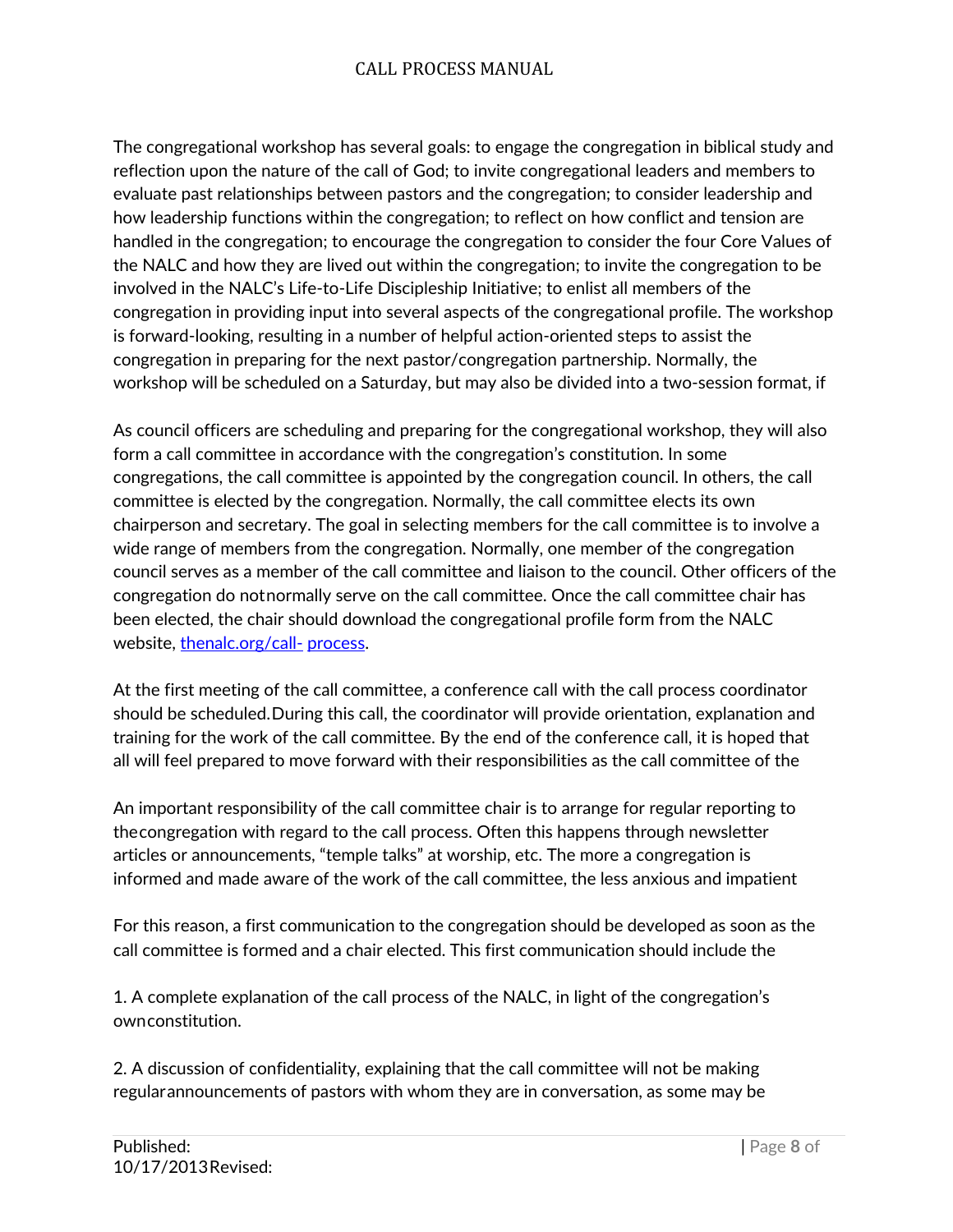local congregations and not wishing to announce they are open to call until and unless they receiveanother call. In some circumstances, the call committee and congregation may choose to refer to pastors being considered by initials or some other designation, to protect confidentiality. At the appropriate time, full name and information will be shared with the council and the

3. A discussion of the nature of the call process. Explain to the congregation that the call process isa spiritual process of discernment led by the Holy Spirit. It is God's process, not the congregation's.It will take whatever time God intends, so there will be no rushing to judgment. For example, what may seem like an inordinate delay to some may indeed be the Holy Spirit working in the process and in a particular pastor's life so that he/she is available and open to call by the congregation. Thegoal is to allow God's will to unfold in such a way that the call committee, council and congregationrecognize and receive the pastor whom God is calling to be their next pastor. The call process is about the revealing of God's will, not completing the process

4. Calling a pastor is not the equivalent of "hiring an employee." Many in the congregation will be tempted to think in terms of secular employment: develop a pool of applicants, interview them all, select the best one, and fire them if they don't work out. The call process is much more relational and covenantal. Calling a pastor is much more like a marriage, and the call process more similar to finding a mate for life. In this sense, going slowly and intentionally, seeking God's will, and developing a relationship are more important than lining up skills and needs. Keep in mind, not every pastor whom God calls to a particular congregation has all the gifts and skills needed to leadthat congregation. But God gives these gifts and skills to those He calls! Few pastors have everything they need when called to a new congregation — but God calls them, then assists them in developing what is needed. Bear in mind, the call of a pastor is open-ended — valid until the pastor may be called elsewhere. In the Lutheran tradition, pastors are not "hired and fired." Pastors and congregations make a covenantal commitment to one another  $-$  to pray for each other, to support and encourage each other, to grow together as needed. It is not unlike, "till death do we part." The commitment is intended to hold pastor and congregation together through good times and times of challenge.

5. Announce the need for prayer! If the congregation does not currently have a regular prayer group, or in addition to such a group, develop a weekly meeting of folks who will pray for God's guidance and support during the vacancy and call process. Ask that all members be in regular prayer for the call committee and congregational leadership. Ask all to pray that God will be working in the heart and life of the pastor He wishes to call as your next pastor, that the pastor beopen to the working of the Holy Spirit. Prayer will be as essential a part of your call process as everything the call committee does!

6. Finally, explain that the call process is about "waiting for the

In Psalm 27, the psalmist writes, "Wait for the LORD; be strong, and let your heart take courage; wait for the LORD!" We read in Isaiah 40, "…but they who wait for the LORD shall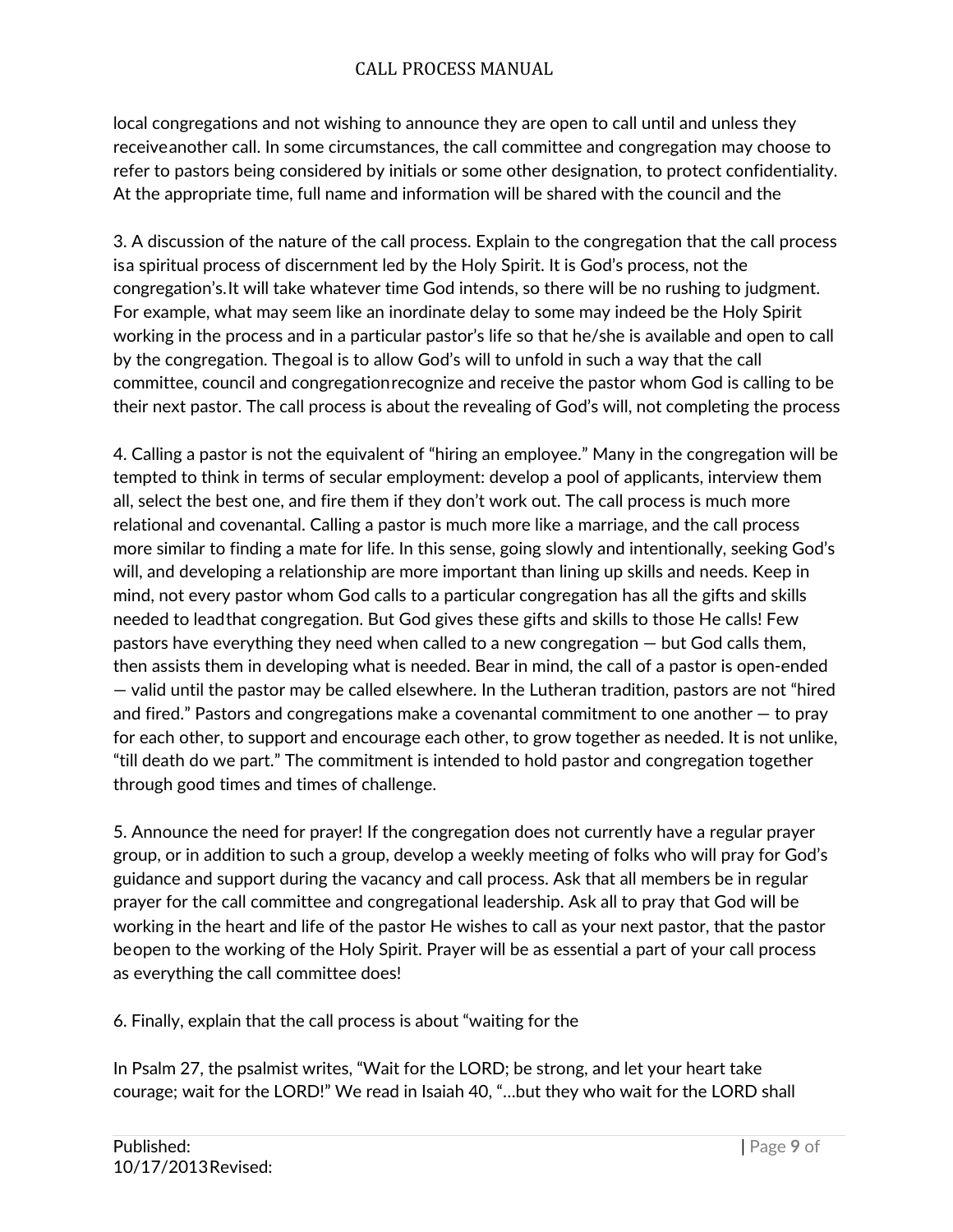strength; they shall mount up with wings like eagles; they shall run and not be weary; they shall walk and not faint."

The call process is a spiritual process in that we are waiting for the Holy Spirit to move and to work. We cannot hurry the Holy Spirit, nor should we wish to! The Scriptures are full of the problems that arise when humans want to "help God" or "hurry God along." This will require patience and wisdom on the part of congregational leaders, the call committee and the congregation. All need to be reminded, at the beginning, that apparent delays and timing that doesn't suit the wishes of some may simply indicate that God's timing is never our own. God maybe using His timing to help the congregation to grow spiritually in some way, as you learn what itmeans to be patient and "wait for the Lord."

Once the Congregational Workshop in Preparation for the Call Process is completed, the call committee is to complete the "Congregational Profile." Some information for the profile will come directly from work done by the congregation in the workshop. Some call committees complete theforms with input and review of the congregation council. The local call committee determines whoand how the profile will be completed.

An important aspect of completing the congregational profile is consideration of the compensation being offered. The profile asks the committee to list the total compensation of the last pastor. It will be helpful as part of the call process for the church council to reflect on the compensation package and whether this compensation is sufficient. Are there aspects of clergy compensation that should be added or adjusted? Is the compensation package within the recommended range provided by the NALC? The NALC recommends that the council consult with the MD dean early in the vacancy for assistance in evaluating the congregation's pastoral compensation package prior to extending a call to a new pastor.

Once completed, send a copy of the completed congregational profile via email to the call process coordinator (callprocess@thenalc.org). The call committee should also send a copy to the MD dean, for his or her information.

As soon as the congregational profile is received, your congregation will be added to the Call Process Vacancy List on the NALC website, thenalc.org/call-process. Your profile will then be linked to your congregation's listing, available for viewing by any pastor interested in being called to an NALC congregation. Please note on the Congregational Profile that there are instructions for creating a brief introductory video for your congregation that will also be linked to your congregation's listing, providing a more visual introduction to your congregation. Our hope is thatsuch an introduction will generate greater interest in your congregation!

The call process coordinator updates a summary list of NALC vacancies every 4-6 weeks. When the list is updated, new congregational profiles accompany the list of vacancies sent to all pastors available for call in the NALC. The updated NALC Vacancy List will also be emailed to all NALC pastors, active and retired, for their prayerful consideration. After reviewing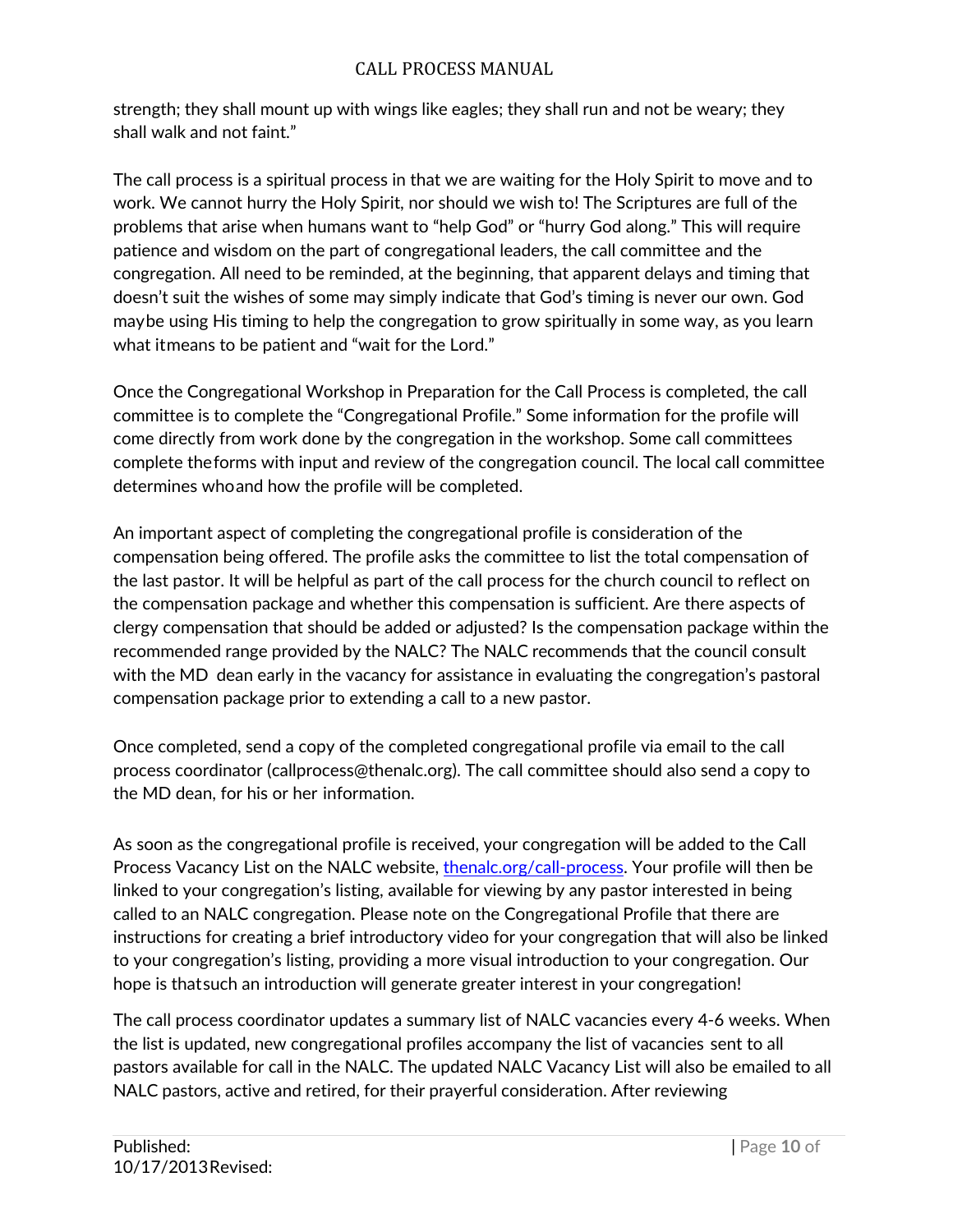the new congregational profiles, any pastor may request that the coordinator forward his or her profile to one or more congregation(s). The coordinator will also be in conversation with pastors available for call with regard to particular congregational vacancies. The call committee will receive emailed pastoral profiles of those who are interested in being considered for call. The number of such pastoral candidates will be determined by those who are interested, normally three to five.

Once the call committee has received the profiles of pastors available for call, the call committee makes an initial contact with each of the pastors. This may be a phone call or email, as a courtesy, indicating to the pastor that you have received his or her profile, thanking them for their interest in your congregation, sharing briefly about the call committee's timing  $-$  when the committee willnext meet to begin reviewing profiles. It is important that the call committee contact every pastorupon receiving a profile.

When the call committee meets next, the committee as a whole reflects on the pastoral candidatesand then schedules conference call interviews with the entire committee for each pastoral candidate. Interviewing each pastoral candidate provides the committee with useful experience, even if a particular pastor may not seem a "good fit" based on the pastor's profile. It is important toremember that the pastor's profile, like the congregational profile, are intended to be "discussion starters," not all-inclusive covering every topic. Often, an interview will begin a relationship in a way that viewing the profile cannot. The interviewing stage of the call process is about developing relationships beyond the profiles.

At this stage of the call process, most every interview takes place via phone conference call, *ZOOM*, *GotoMeeting* or some other tool as available to the congregation and pastor. Because you will be considering pastors from varied locations throughout North America, it is not reasonable to conduct these initial interviews in person. This process of interviewing has served the NALC well and is a cost effective and timely manner of interviewing multiple pastoral

Prior to these first full committee interviews, the call committee should develop a list of questions to be asked of each pastor. These questions are not usually provided to the pastoral candidates in advance, although the committee may develop this process as they wish.

After the first round of full committee interviews is completed, the committee may choose to have a second round of interviews with a select number of pastoral candidates.

With regard to this period of receiving profiles and interviewing, some additional

† As part of the NALC certification/candidacy process, candidates must agree to a thorough background check through the NALC, which includes criminal and financial screening. A certified, ordained pastor in the NALC will have successfully cleared the background screening.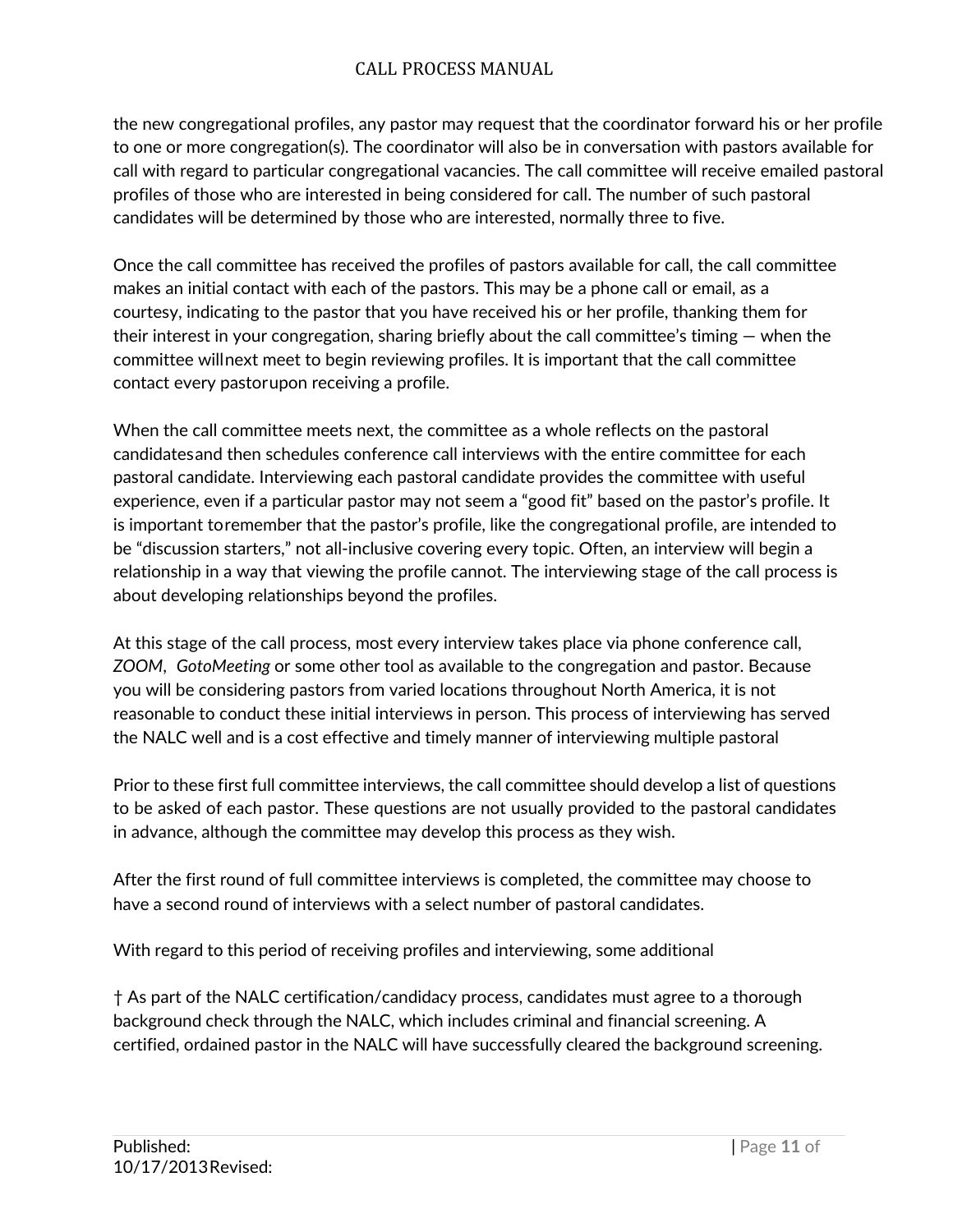† Your call committee may receive profiles of pastors currently living in another North American country. Most often, this will involve pastors in the U.S. interested in a Canadian congregation and vice versa. The NALC will provide information and assistance regarding immigration and work visas.

† Many call committees request DVD's of sermons and/or worship leadership — many pastorshave such available online.

† Call committees may contact references at any time during this process. If the three referencesprovided on the profile are not sufficient, the committee may request additional

 $\dagger$  Keep in mind the need for confidentiality  $-$  protecting the pastor's identity during this initial interview process. Pastors currently under call to another congregation will normally not inform their congregation that they are in spiritual discernment regarding a call to a new congregation. In most circumstances, the call committee will not publicize the name of the pastoral candidate until he/she is invited for an on-site visit to the new congregation.

† If members of the congregation or the MD dean know of pastors who might like to be considered for call to a particular congregation, instruct the pastor to contact the call process coordinator. If the pastor is not certified with the NALC, the vetting and certification process must be completed, including background check, before their profile may be submitted to a congregation. Pastors of other Lutheran bodies are expected to meet the same expectations and requirements as NALC clergy. This may include additional coursework, meeting with the NALC Candidacy Committee or meeting other requirements, as recommended by the NALC Vetting and Certification Panel. To certify as a pastor in the NALC, interested persons should contact the general secretary to begin the process. Again, please note: **pastoral profiles will not be forwarded to call committees until the pastor has been approved for certification, having completed the vetting and certification process and background check.**

† Normally, non-Lutheran clergy will not be considered for call to NALC congregations. Special circumstances and unique congregational mission needs should be discussed with the call process coordinator, NALC General Secretary or appropriate staff forcounsel and guidance.

After interviews are completed, the call committee should have narrowed the focus to one pastoral candidate. At that time, the call committee  $-$  in cooperation with the congregation council — should invite the pastor and spouse (in some circumstances, family) for an on-site visit. The usual plan is to have the pastor come for a weekend, although congregations may wishto invite the pastor for an extended visit. An example of the schedule would be for the pastor to meet with the call committee on Friday evening, a meeting for Saturday lunch or dinner with the church council, preach and lead worship on Sunday, and have an all-congregation potluck with question-and-answer time after worship. The call committee and church council may arrange the schedule as they wish, in consultation with the pastoral candidate. The congregation hosts the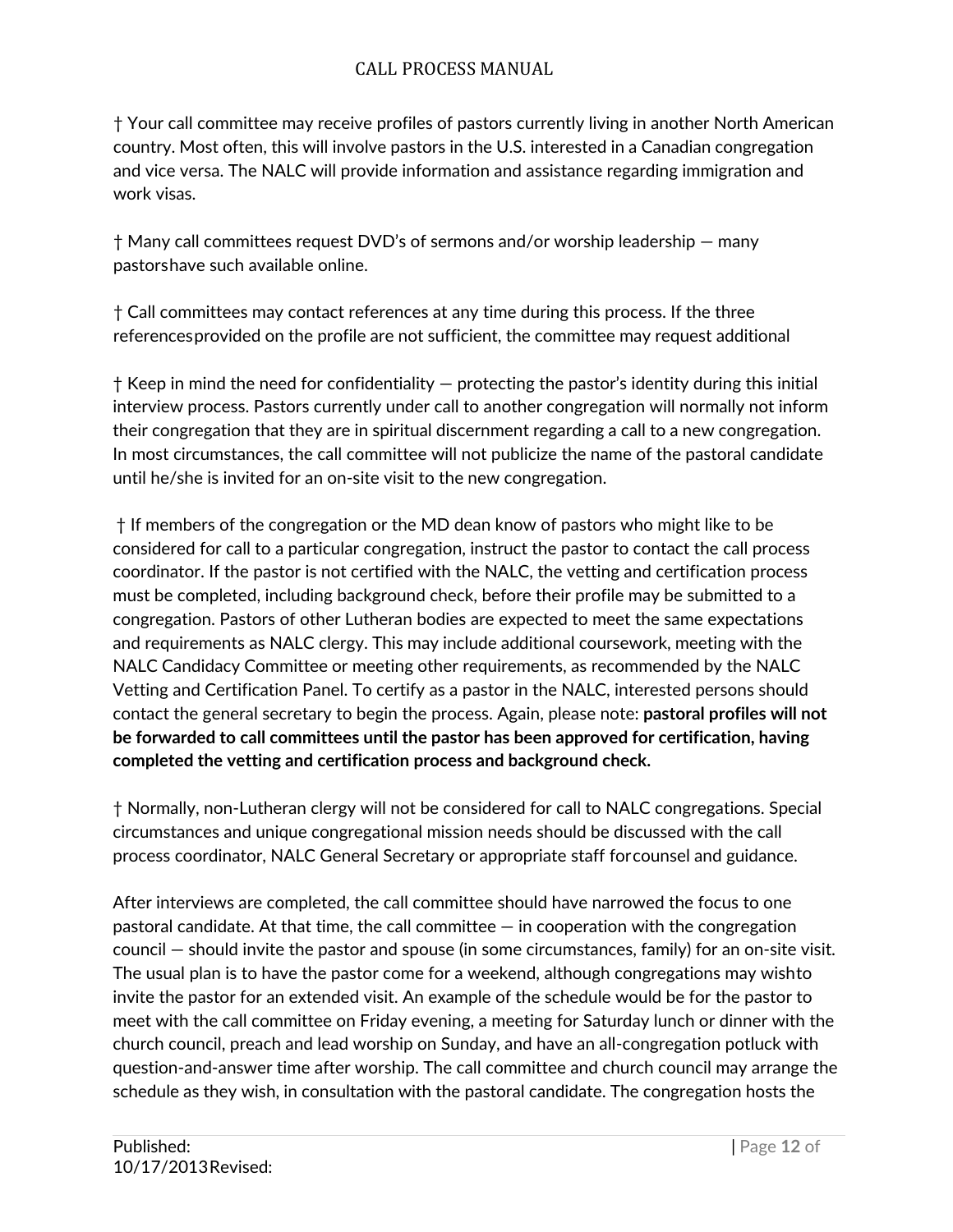pastor and spouse/family — covering the cost of transportation, hotel and meals for the visit. It is important for the call committee chair, church council president and perhaps congregational treasurer to have a discussion regarding compensation, if they have not already. Although they may not work out every detail with regard to compensation, there should be honest and open communication about compensation realities and needs of the pastor and the congregation. In some circumstances, it may be useful to begin this conversation prior to the on-site visit. If a pastor lives a considerable distance from the congregation, it is wise to discuss compensation prior to the expense of travel, hotel, etc. While compensation is not the most important issue to bediscussed, if the realities of the congregation and the needs of the pastor are far apart, it may not be worth the cost of bringing the pastor on-site.

When the call committee chooses to bring one pastoral candidate for an on-site visit, they should suspend conversation with other pastors. After the on-site visit, the call committee either continues the call process with the one pastor or ends that process and returns to one of the otherpastoral candidates. If the call committee is not interested in any of the remaining pastoral candidates they have been interviewing, they may contact the call process coordinator to request additional pastoral candidates and begin anew with the initial contact and conference call /online interviews.

As part of the NALC "open" call process, a pastor may be engaged in the call process of more thanone congregation at the same time. At the time of an on-site visit to one congregation, the pastor will inform other congregations and their call processes with the pastor will be put in

As the call committee focuses on one pastoral candidate, the congregation is expected to request an updated background check. In some circumstances, several years may have passed since a pastor's initial background check, upon certification in the NALC. The call chair or congregational officer should contact the NALC General Secretary who will facilitate the process. It is expected that the congregation will cover the cost of the background check. While the additional background check may be requested and completed as soon as the call committee is focusing on one pastoral candidate, in any event, it should be fully completed before the congregational vote to extend a call.

After the on-site visit, the call committee will determine whether to recommend this pastoral candidate for call to the church council. Ideally, the call committee should reach consensus on recommending a pastoral candidate. If not, there should be at least two-thirds of the committee in support of recommending the pastoral candidate. It is the responsibility of the church council, according to most constitutions, to accept the recommendation of the call committee and begin the process of scheduling a congregational meeting for the purpose of voting to extend the call. Bythis time, the pastoral candidate and congregation leadership should have arrived at an agreed- upon financial package that is to be included in/with the congregational resolution to extend the call and, finally, to be included in/with the letter of call in the formal "Compensation Agreement." Acongregational meeting to call a pastor shall be called in accordance with the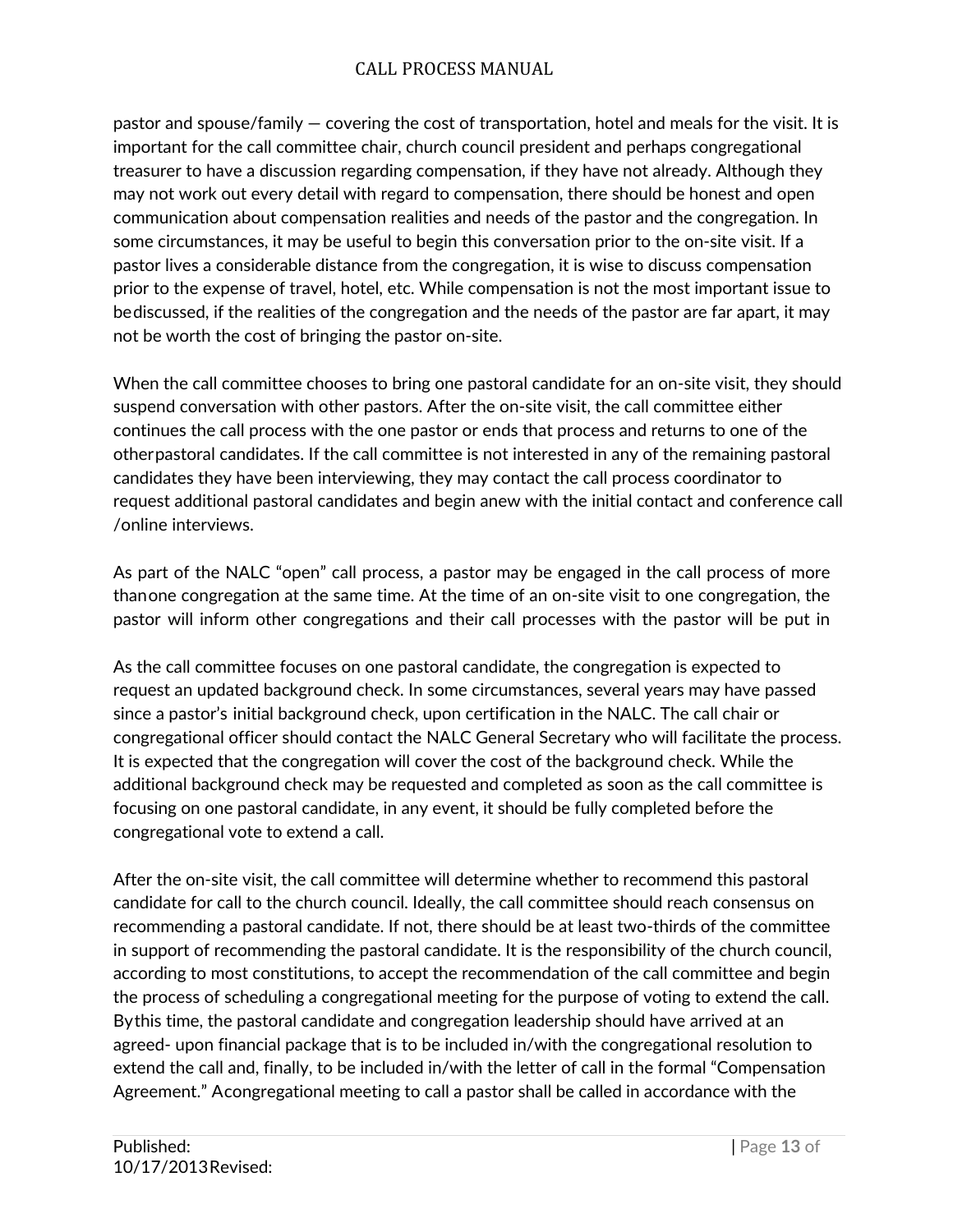constitutional provisions for a duly called congregational meeting. Typically, a two-thirds vote of those present and voting is required for the calling of a pastor.

Following a congregational meeting to call a pastor, the call committee chair will call or email the call process coodinator and MD dean to inform them of the results of the vote to call the pastor. If the vote to call the pastor was affirmative, the NALC call process coordinator will provide the Completion of Call file, with all documents needed to complete the call. Please make four sets of these two documents. One set of the documents is to be sent to the pastor, one set remains in the congregation's files, one set is sent to the mission district dean, and one set is emailed to the call process coordinator or mailed to the NALC office.

The pastor will communicate an acceptance of the call within two weeks or less of receiving notification of the congregation's vote to extend the call. The pastor will submit a letter of resignation to the congregation where he/she currently serves, providing the required amount oftime for notice in accordance with the congregation's constitution, normally not less than thirty

If a congregation is a member of the NALC and also a member of another Lutheran church body (typically LCMC), the church council of the congregation will determine at the beginning of the process whether the congregation will follow the guidelines indicated in the NALC call process or follow the call process of LCMC. The council's decision will be communicated to the call process coordinator and the MD dean. It is possible for a call committee to use the NALC call process,

while posting their profile with LCMC. The NALC coordinator will assist the congregation in their

### WHEN NALC PASTORS ARE OPEN TO DISCERNING A NEW CALL

When Lutheran pastors are under call, they often enter into a time of discernment regarding their present call and whether God might be leading them to a new call. Some NALC pastors may enter into the call process because they have a clear sense that their current ministry is completed. Other pastors may be unclear about their current call and enter the call process to have a time of discernment regarding call. This may lead to being called to a new congregation, or it may affirm the current call.

When a pastor desires to enter into the NALC call process, he/she will contact the call process coordinator. At thattime, there will be conversation regarding the call to ministry, the current call, and expectations. The pastor may also wish to be in conversation with his/her MD dean for pastoral counsel and reflection on ministry. The pastor will complete the Pastoral Profile, found at thenalc.org/call- process, and will send it to the coordinator, via email (callprocess@thenalc.org). The pastor may also send an information copy to the MD dean.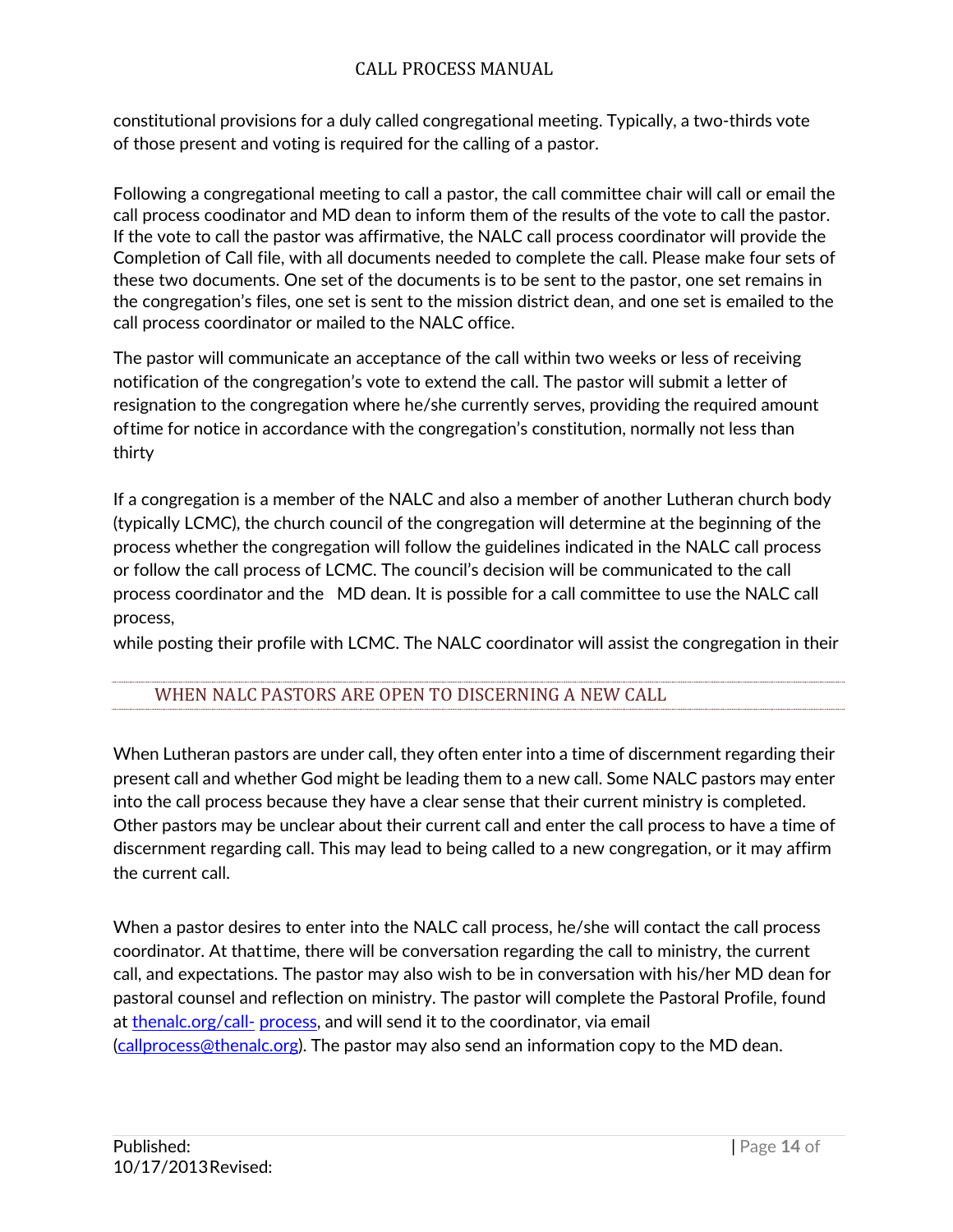When a new congregational profile is received by the call process coordinator, the congregation's profile and video introduction will be added to the list of vacancies on the NALC website.

In addition, the call process coordinator updates the NALC Vacancy List regularly, providing a few comments regarding each congregation or ministry, together with helpful information related to vetting, certification and call process. The profiles of new vacancies are attached to the updated list and distributed to pastors available for call via email. The updated Vacancy List will also be emailed to all NALC pastors, for their information, prayer and discernment. It is the responsibility of pastors to indicate their desire to have their profile forwarded to certain congregations. Please keep in mind, the coordinator does not attempt to be a "gate-keeper." While the coordinator may engage pastors in conversations related to appropriateness for particular congregations, needs and skills, experience and openness of the pastor, any certified NALC pastor in good-standing, requesting tobe considered by a particular congregation, will have his/her profile forwarded on to that congregation.

## COMMUNICATION DURING THE PROCESS

Regular communication among the call committee chair, pastors and the call process coordinator is of the utmost importance. During the call process, it is expected that there be regular (if not weekly) communication, whether through brief email sharing, phone calls, etc., so that all are aware of the movement of the process, particular needs, and prayer/spiritual

It is the responsibility of the pastor available for call to remain in communication regarding the callprocess. The pastor available for call is responsible for reviewing the updated list of vacancies and being proactive with regard to interest in the particular congregations. When there is little communication from the pastor available for call, it is presumed that there is no urgency or little interest in a new call at that time. The coordinator and the local MD dean will be in communication, as needed, during the call process.

### PASTORAL COMPENSATION

With regard to pastoral compensation, please be aware that there are some differences betweenclergy compensation in Canada, other North American nations, and the United States. For example, health and pension for Canadian NALC congregations is provided through the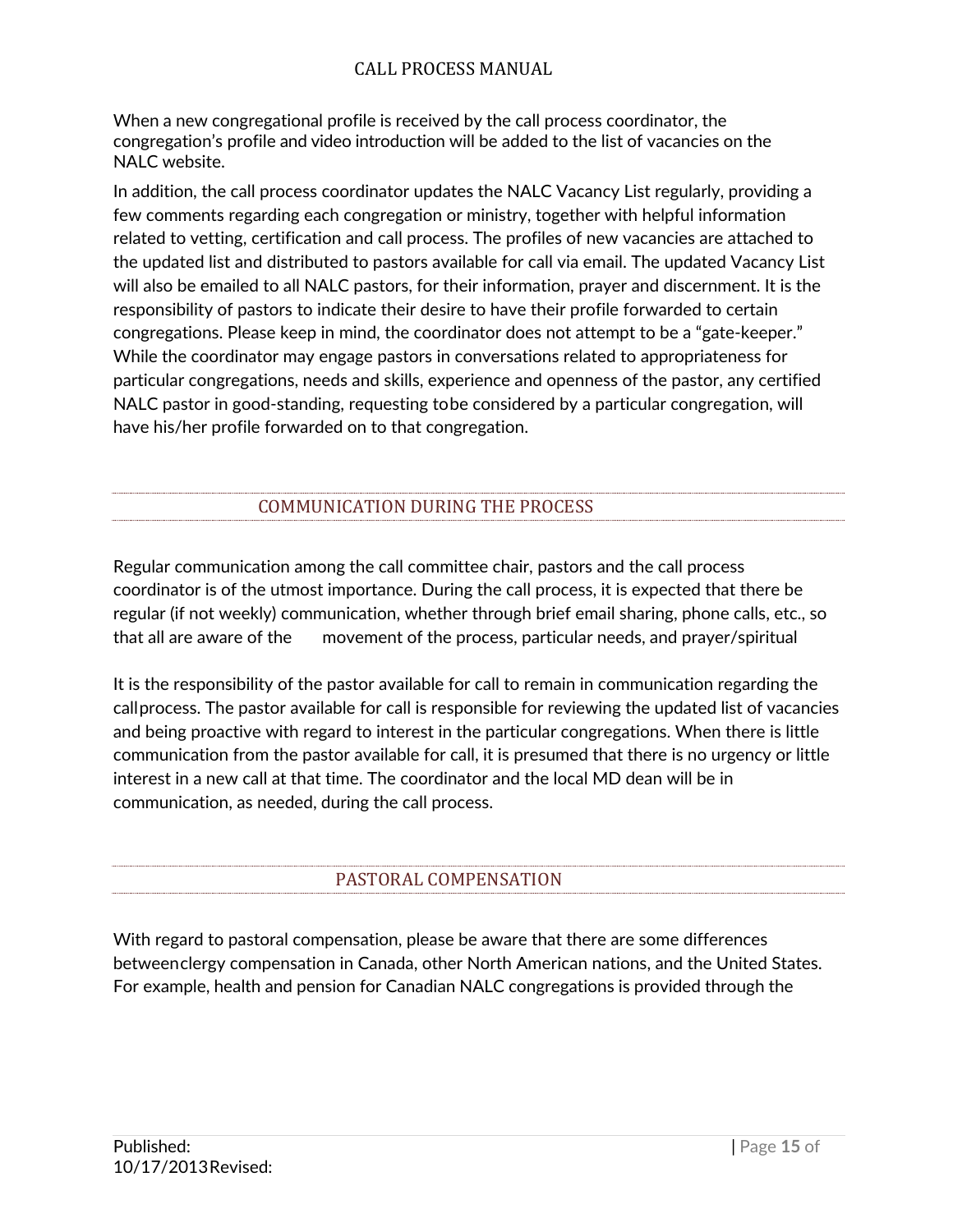Church–Canada plan with Manulife. Taxation and related issues vary by country. For completeinformation, contact the MD dean(s) in Canada or non-U.S. nations.

For compensation within the United States, the NALC has purchased a resource from the Church Law and Tax Center which provides recommended ranges of pastoral compensation. The resource bases these ranges on actual compensation and considers variables such as annual budget of congregation, average worship attendance, region, context of ministry, educational level of pastor, years of service, etc. To obtain a recommendation for clergy compensation, the call committee chair shouldrequest a recommendation from the bishop's office. The NALC also has developed in-depth Clergy Compensation Guidelines which are available from the bishop's office. The guidelines provide clear expectations regarding clergy compensation and benefits.

**Parsonage/Housing Allowance/Equity Allowance** vary by congregation. Some congregations provide a parsonage. When a congregation provides a parsonage, they often provide a "furnishings allowance" which can be tax deductible. When a parsonage is provided, it is also common for the congregation to provide an "equity allowance" to assist the pastor in building up a reserve to be able to purchase a home at the time when the pastor is no longer living in a parsonage. If a housing allowance is provided, the allowance should cover the cost of purchase or rental of a home, plus cost of utilities and related expenses. The pastor's housing allowance is tax-deductible but must bedeclared as housing allowance by the church council prior to the pastor's first paycheck and must not exceed the actual cost of housing incurred by the pastor. The housing allowance must be included on the pastor's W-2 under "Other Income." However, congregations should consult the IRS or a tax accountant for accurate information and up-todate changes.

**Health, disability and lump-sum death benefit** are normally provided to all full-time NALC pastors, with coverage included for spouse and children, if any. Although congregations may choose to secure such coverage elsewhere, most NALC congregations provide insurance throughthe Lutheran Benefits Plan administered by Hahn Financial Group. Accurate information and costestimates will be provided by Hahn Financial Group by contacting them at 1-800-516-

**Pension** is also normally provided to all full-time NALC pastors through the Lutheran BenefitsPlan, although some pastors or congregations may choose to utilize another plan. Pension contributions are normally calculated as 10-12% of base salary and housing.

**Social Security allowance** is provided by many congregations. Because pastors are considered self-employed in many ways by the IRS, congregations are not expected to withhold taxes and related payments from pastors' salaries. However, pastors must make quarterly estimated incometax payment, and they must pay the entire cost of Social Security and Medicare insurance via the self-employment tax. (Self Employed Contributions Act Tax, SECA Tax). The Federal Insurance Contribution Act (FICA) currently places the contribution at 15.3%, (always subject to change by Congress) of which employees pay 7.65% and employers pay 7.65%. Because pastors are considered self-employed in this regard, pastors must pay the entire 15.3%. Many congregations choose to provide their pastor with one-half of the self-employment tax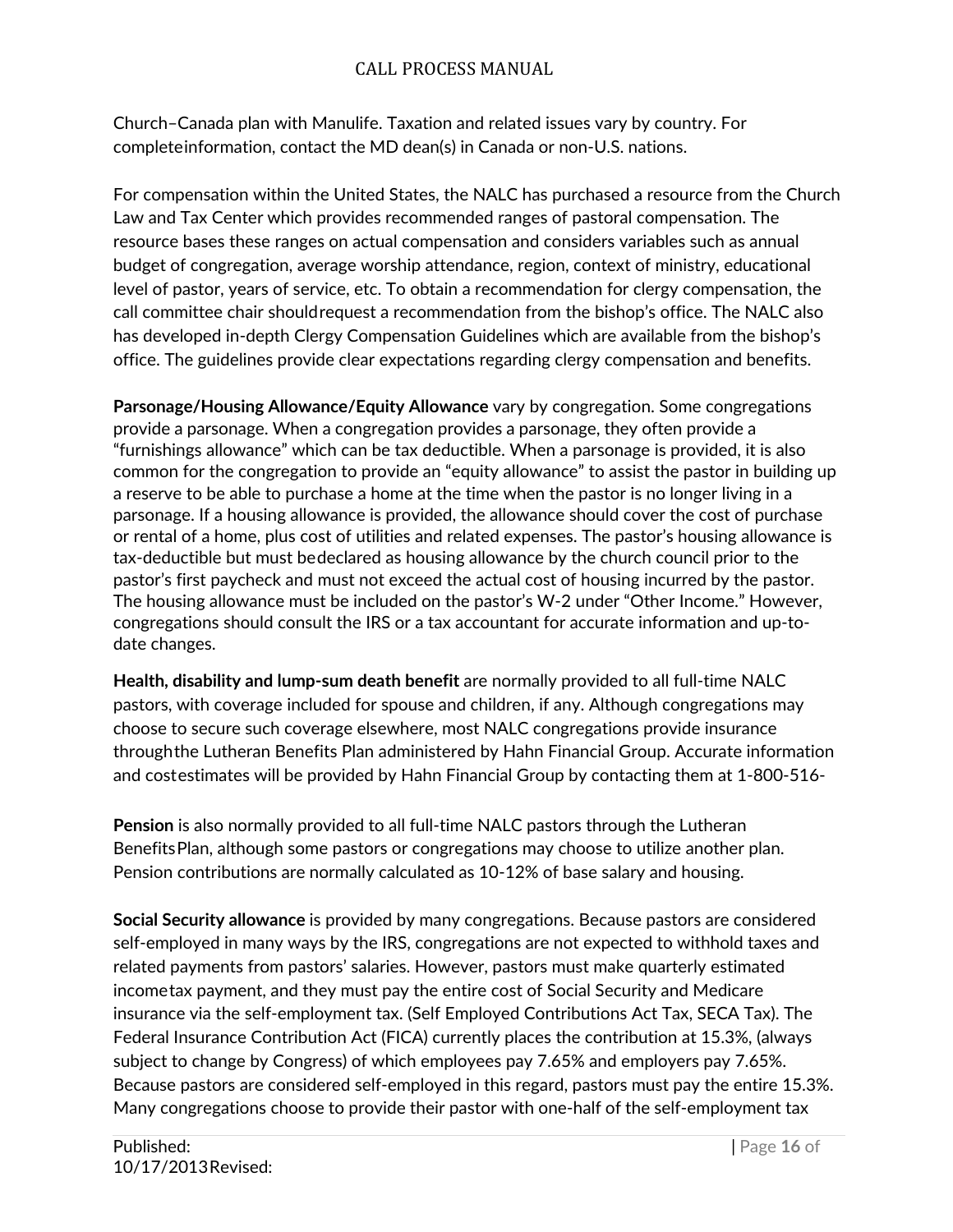employer's one-half share of Social Security and Medicare—FICA) contributions. Although this allowance still must be declared as income by the pastor, it is a significant benefit to NALC pastors. As a general rule, Social Security Allowance is computed on base salary and housing allowance or fair market rental value of the parsonage. Again, congregations should consult the IRS or a tax accountant for accurate estimates and up-to-date changes.

**Vacation** time for a pastor — who is considered to be available 24 hours a day, 7 days a week isnormally four weeks and four Sundays.

**Continuing Education** of NALC pastors is essential to their growth and development. Congregationsoften provide their pastor one or two weeks paid time off for continuing education, in addition to providing a line item in the congregational budget to cover the cost of the pastor's continuing education. Congregations generally offer one to two weeks of paid continuing education leave, and

**Professional Allowances** are often provided by congregations and may cover professional fees, dues for professional organizations or societies, books and publications, and standard business expense allowances.

**Travel/Mileage Reimbursement** is provided by most congregations and covers the cost of transportation to and from meetings, hospital and home visitations, and other ministry activities. Pastors may not be reimbursed for one commute to and from home each day. Some congregationsprovide their pastors with a lump-sum travel allowance each month, based on travel estimates.

Pastors must be able to justify the expense of such an allowance to the IRS, or declare the allowance as income. Many congregations pay the pastor a mileage reimbursement based on actual mileage recorded and submitted to the congregational treasurer each month. A few congregations lease a vehicle for their pastor's ministry travel. Normally, leased vehicles may onlybe used for church ministry purposes or be subject to income tax as a benefit for personal

### INSTALLATION

Once a new pastor has been called by a congregation, the pastor and congregation work together to schedule an installation service. The pastor normally begins service in the congregation, with formal installation as soon after as is practicable. Installations may take place during the regular Sunday morning service(s) or in a special afternoon or evening service. The dean of the local mission district is normally the first to be asked to officiate at the installation. The dean or another pastor may be asked to be the preacher at the installation. If the dean is unavailable to officiate, a member of the NALC staff may be asked to officiate. Normally, the NALC bishop will not officiate at installations. The rite to be used for NALC installations is the